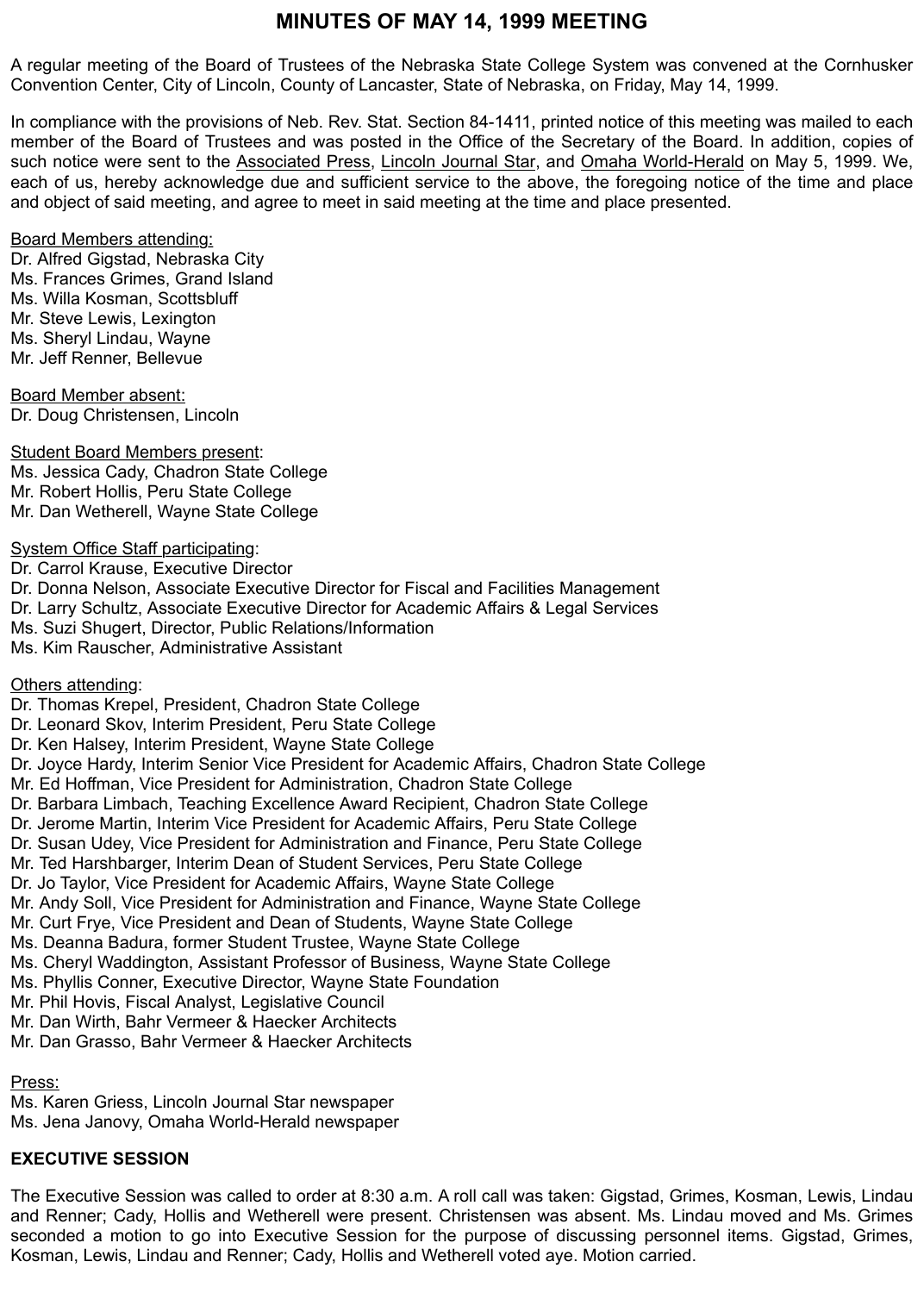Mr. Renner moved and Ms. Grimes seconded a motion to go out of Executive Session at 9:20 a.m. and reconvene in Public Session at 9:30. Gigstad, Grimes, Kosman, Lewis, Lindau and Renner; Cady, Hollis and Wetherell voted aye. Motion carried.

#### **PUBLIC SESSION**

The Public Session was called to order at 9:30 a.m. A roll call was taken: Gigstad, Grimes, Kosman, Lewis, Lindau and Renner; Cady, Hollis and Wetherell were present. Christensen was absent. All Board members introduced themselves, including new Board members Ms. Willa Kosman of Scottsbluff and Mr. Steve Lewis of Lexington. Also introduced were new Student Trustees Ms. Jessica Cady, representing Chadron State College, and Mr. Dan Wetherell, representing Wayne State College.

#### **APPROVAL OF THE AGENDA**

Ms. Grimes moved and Ms. Lindau seconded a motion to approve the agenda as distributed, with one correction to the Chadron State College personnel recommendations. Gigstad, Grimes, Kosman, Lewis, Lindau and Renner; Cady, Hollis and Wetherell voted aye. Motion carried.

#### **PUBLIC COMMENTS**

There were none.

### **APPROVAL OF MINUTES FROM THE APRIL 1 MEETING AND MAY 4 SPECIAL MEETING**

Ms. Grimes moved and Ms. Lindau seconded a motion to approve the minutes of the April 1 meeting and May 4 special meeting. Gigstad, Grimes, Kosman, Lewis, Lindau and Renner; Cady, Hollis and Wetherell voted aye. Motion carried.

#### **NEW BUSINESS**

#### **Election of Board Vice-Chair**

Due to the termination of Rick Kolkman's six-year appointment, Al Gigstad moved from Vice-Chair to Chair, leaving a vacancy in the Vice-Chair position. Ms. Grimes moved and Ms. Lindau seconded a motion to elect Jeff Renner as Vice-Chair for the remainder of the 1998-99 term. Gigstad, Grimes, Kosman, Lewis, and Lindau; Cady, Hollis and Wetherell voted aye. Renner abstained. Motion carried.

#### **CONSENT AGENDA**

#### **Personnel Recommendations**

#### **Grant Applications Chadron State College**

Name of Program: Organizational Grants Funding Source: Darold A. Newblom Foundation Amount Requested: \$1,200 Funding Period: 5/99 – 4/00 This grant application would provide funding to improve instruction in Human Physiology Labs by obtaining upgraded student lab equipment packages.

Chadron State College Name of Program: Organizational Grants Funding Source: Darold A. Newblom Foundation Amount Requested: \$1,284 Funding Period: 5/99 – 4/00 This grant application would provide funding to improve instruction in the Child Development Center by obtaining children's puppets.

Chadron State College Name of Program: Organizational Grants Funding Source: Darold A. Newblom Foundation Amount Requested: \$1,745 Funding Period: 5/99 – 4/00 This grant application would provide funding to improve instruction in First Aid and CPR classes by obtaining casualty and trauma simulation kits.

Chadron State College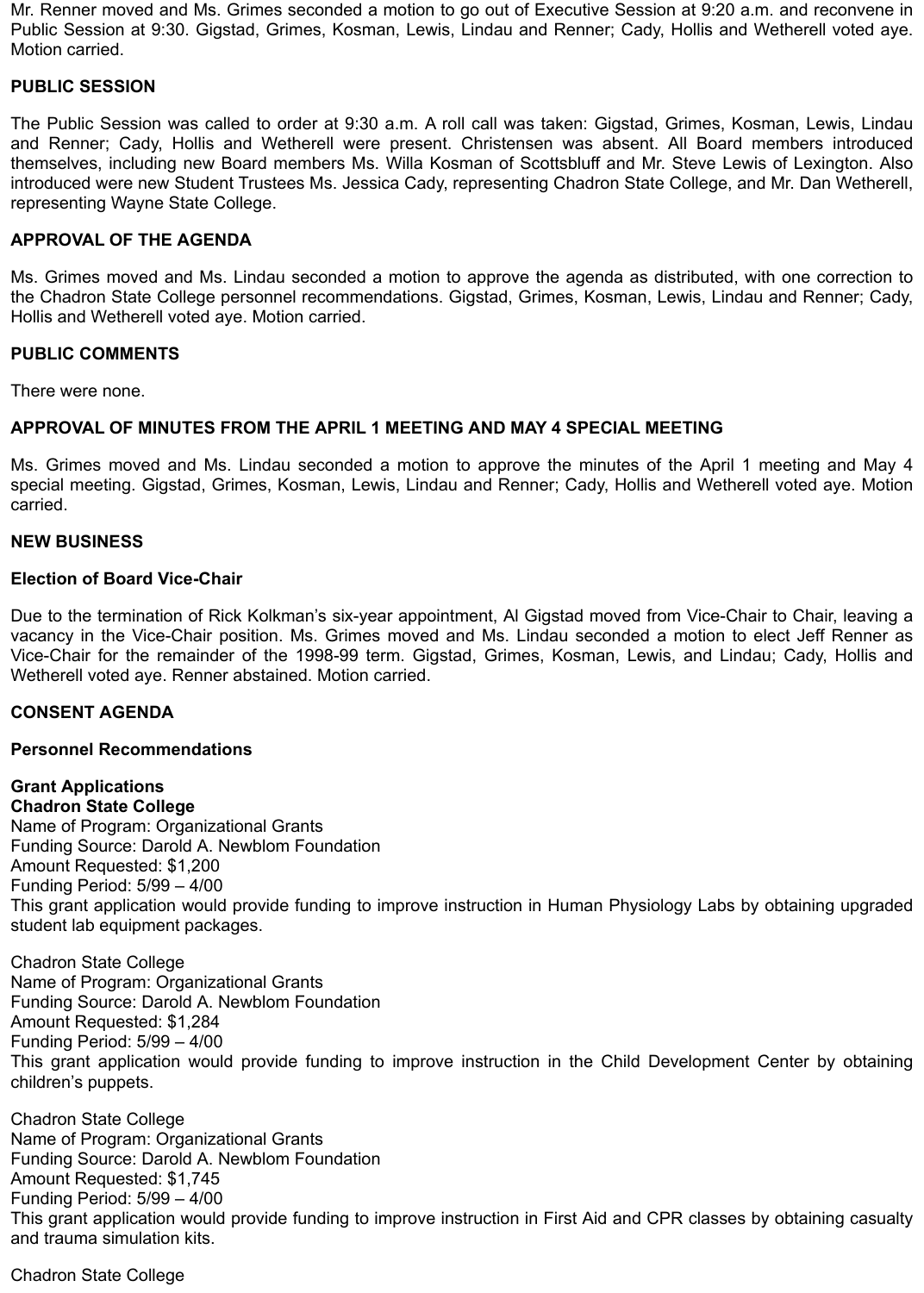Name of Program: Organizational Grants Funding Source: Darold A. Newblom Foundation Amount Requested: \$1,955

Funding Period: 5/99 – 4/00

This grant application would provide funding to improve instruction in Graphic Design courses by obtaining additional computer equipment.

Chadron State College Name of Program: Organizational Grants Funding Source: Darold A. Newblom Foundation Amount Requested: \$2,863.60 Funding Period: 5/99 – 4/00 This grant application would provide funding to improve instruction in Science and Mathematics courses by obtaining global positioning system units.

Chadron State College Name of Program: P.U.R.E.—Panhandle Unified Rural Education Funding Source: Nebraska Department of Education Amount Requested: \$14,999 Funding Period: 6/1/99 – 5/31/00 Grant would require In-Kind Funds of \$200 for office supplies and \$200 for telephone This grant application would provide funding to improve interdisciplinary coursework and practica experiences in preservice training programs in western Nebraska in collaboration with WNCC and the University system.

Chadron State College Name of Program: Nebraska Statewide GEAR-UP Funding Source: CCPE—US Department of Education Amount Requested: \$52,063 Funding Period: 10/1/99 – 9/30/04 Grant would include Indirect Cost Funds for the College's use

Grant would require State Matching Funds: \$3,858 for indirect cost recovery; \$24,577 for 5 years to the project director; \$34,099 for 5 years to the graduate assistant; and \$250 for 1 year for travel.

Grant would fund 1.125 FTE positions (1.0 FTE new graduate assistant)

This grant application would provide funding to enable financially needy 5<sup>th</sup> grade through high school students to participate in on-campus summer camps to develop college awareness, skill development, and associated academic and social preparation.

**Wayne State College** (with Northeast Community College)

Name of Program: Early Childhood Care and Education

Funding Source: Nebraska Department of Education—SCRIPT

Amount Requested: \$15,000

Funding Period: 1999-2000

Grant would require In-Kind Funds provided through WSC and NECC staff time on the project as project coordinator and "overseers."

The grant application would provide funding to meet the long-term needs of northeast Nebraska preschool children, especially those with special needs. It would be used to refine early childhood education programs at NECC and WSC, adding a new early childhood field endorsement for elementary teachers, and establishing career development opportunities for early childhood education professionals. This would be accomplished mainly through summer session appointments and release time for staff involved in working with a group of area partners and stakeholders.

# **Grant Awards**

**Wayne State College**

Name of Program: Deepening Partnerships Funding Source: DeWitt Wallace Reader's Digest Fund through University of Nebraska—Kearney Amount Requested: \$1,300 Amount Awarded: \$1,300 Funding Period: 4/99 – 9/99 This grant award will provide funds for WSC faculty to meet with partner schools (Wayne, Wakefield, Laurel-Concord, and Wisner-Pilger) to discuss different ways to deepen the partnerships. This will also allow discussion of a Center of Pedagogy concept and how it might be used at Wayne State College.

### **1998-99 Revised Operating Budgets**

### **Contracts**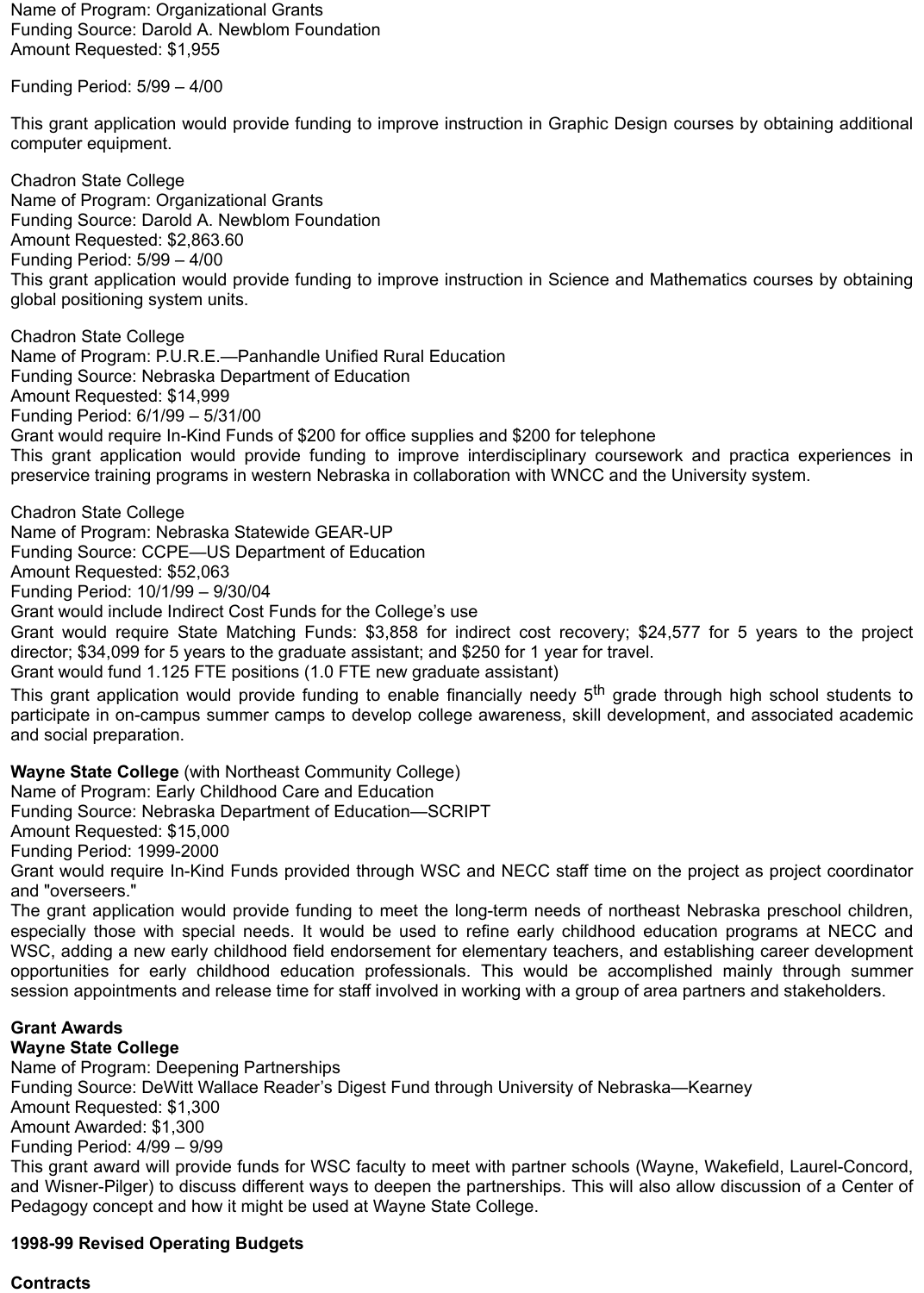#### **Chadron State College**

Location on Campus: Heating Plant Contracted Work: Replace condensate return tank Contract Amount: \$27,090 Fund Source: LB 309 and Operations Budget Contractor: Western Mechanical Service, Inc.

### **Wayne State College**

Location on Campus: Berry Hall Contracted Work: Repair gutter and downspout Contract Amount: \$3,540.84 Fund Source: Revenue Bond Operations Contractor: Guarantee Roofing, Norfolk

### **Change Orders**

**Wayne State College** 

Location on Campus: Studio Arts Building No. and Description: #4—Miscellaneous adjustments to specified work Change Order Amount: \$9,804 Fund Source: Private Funds, Cash Fund, Capital Improvement Fund Contractor: Beckenhauer Construction Inc. of Norfolk

Wayne State College Location on Campus: Benthack Hall No. and Description: #3—Additional electrical and finish work on elevator and restrooms Change Order Amount: \$771 Fund Source: LB 309 and LB 1108 Funds Contractor: Otte Construction Inc. of Wayne

### **LB 309 Fund Acceptance/Retrieval**

#### **Peru State College**

Retrieval of \$2,970.74 for Al Wheeler Activity Center emergency steam line repair; project has been completed. Allocation Date 3/31/98 Allocation Amount \$40,200.00 Retrieval Date 4/19/99 Retrieval Amount 2,970.74 Total Project Cost \$37,229.26

### **Wayne State College**

Allocation of \$1,000 for Benthack Hall new lighting system design. Allocation Date 4/8/99 Allocation Amount \$ 1,000 College Contribution 1,000 Total Project Cost \$ 2,000

Retrieval of \$2,857.70 for Fine Arts theater steam coil replacement; project has been completed. Allocation Date 9/6/96 Allocation Amount \$ 4,335.00 Retrieval Date 4/19/99 Retrieval Amount 2,857.70 Total Project Cost \$ 1,477.30

Retrieval of \$14,543.08 for Benthack Hall roof repair; there has been no activity, so account has been closed. Allocation Date 8/1/94 Allocation Amount \$ 14,875.00 Retrieval Date 4/22/99 Retrieval Amount 14,543.08 Project Cost to date \$ 331.92

Retrieval of \$2,468.29 for Carhart Science installation of roof pavers; there has been no activity, so account has been closed. Allocation Date 8/1/94 Allocation Amount \$ 2,890.00

Retrieval Date 4/22/99 Retrieval Amount 2,468.29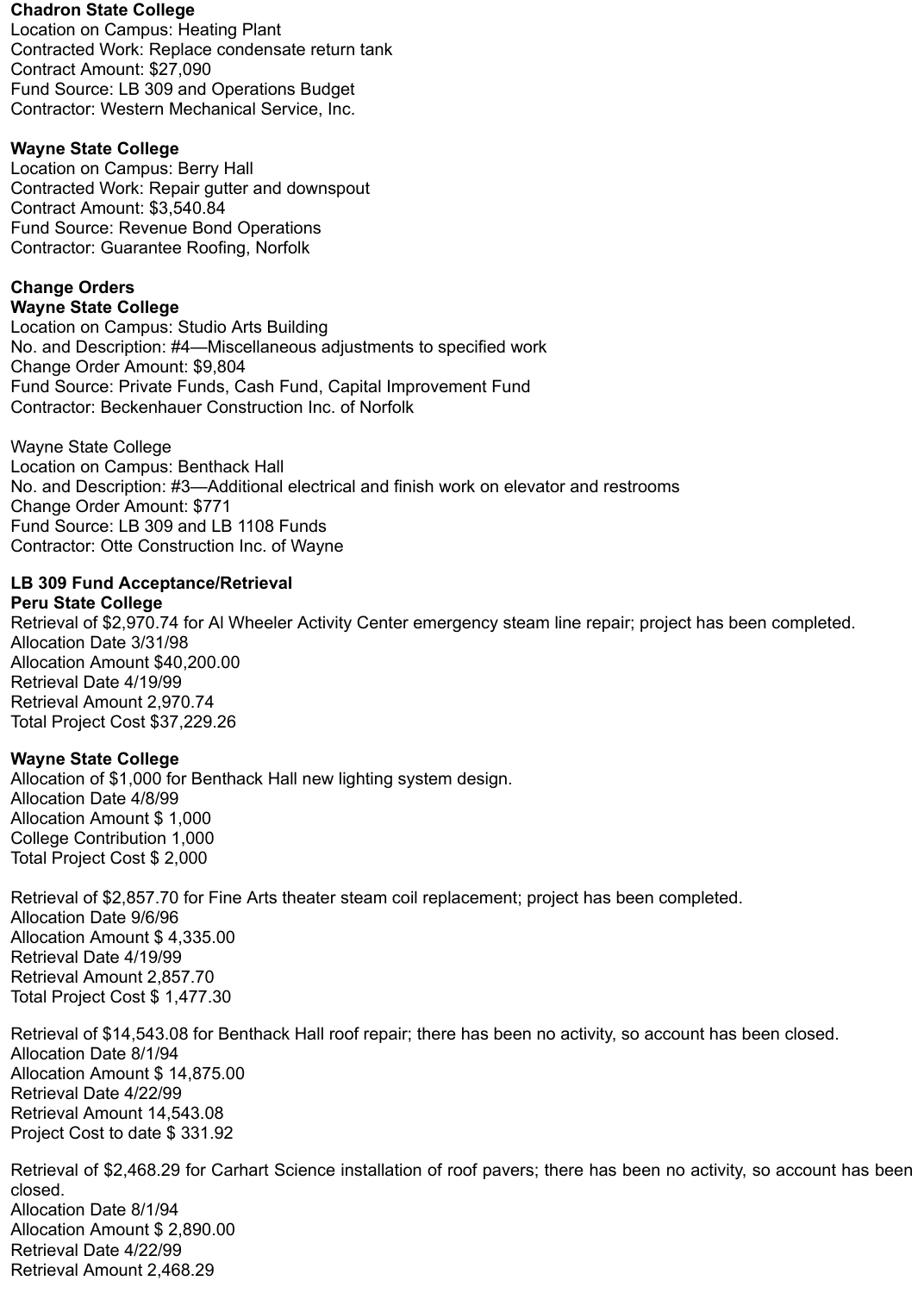### **Capital Construction Reports**

#### **Campus Physical Plant Reports**

#### **1998-99 Revised Revenue Bond Operating Budgets**

#### **Chadron State College, 1994 Bonds Rebate Calculations**

The Board was informed that Berens-Tate Consulting Company of Omaha, NE had prepared an arbitrage report for the 1994 Chadron State College Bonds as required by the Internal Revenue Service. The report indicated that there were no positive arbitrage rebate earnings. Therefore, no payment is due and no filing with the Internal Revenue Service is necessary at this time. Another calculation should be done at the ten-year anniversary of the bond's issuance date (March 31, 2004) unless the bonds are refunded, in which case a calculation will need to be done within 60 days of the retirement date.

#### **Location Change for Revenue Bond Trustee**

The Board was given notice that the revenue bond trustee, Norwest Corporate Trust Services' Trust Department Office that serves the State Colleges and the Nebraska State Colleges Facilities Corporation, has moved from Omaha to Des Moines, IA, in a consolidation with the Wells Fargo Corporation. A representative will attend the June 25 Board meeting to inform Board members about the Trust Services that Norwest Bank Iowa will be providing to the State College System.

Mr. Renner moved and Ms. Lindau seconded a motion to approve the Consent Agenda. Gigstad, Grimes, Kosman, Lewis, Lindau and Renner; Cady, Hollis and Wetherell voted aye. Motion carried.

#### **SUBCOMMITTEE AGENDA Academic Affairs, Student Life & Personnel Subcommittee Sheryl Lindau, Chair**

#### **Program Review Recommendations**

Ms. Lindau moved and Ms. Grimes seconded a motion to approve the Program Review recommendations relating to each degree program and forward report to the Nebraska Coordinating Commission for Postsecondary Education as follows:

Wayne State College – Mass Communications – continue bachelor's degree

Gigstad, Grimes, Kosman, Lewis, Lindau and Renner; Cady, Hollis and Wetherell voted aye. Motion carried.

### **Peru State College, Regional Technology Center Annual Report**

Ms. Lindau moved and Ms. Grimes seconded a motion to accept the annual report of the Nebraska City Regional Technology Center. Gigstad, Grimes, Kosman, Lewis, Lindau and Renner; Cady, Hollis and Wetherell voted aye. Motion carried. Given the significant change in the recommended scope of the Center, an extension of the review by the Coordinating Commission has been requested until a needs survey of southeast Nebraska has been completed.

#### **Insurance Renewals**

Ms. Lindau moved and Ms. Grimes seconded a motion to authorize the Executive Director to secure the necessary insurance coverages needed in the System in the most cost-effective manner. Gigstad, Grimes, Kosman, Lewis, Lindau and Renner; Cady, Hollis and Wetherell voted aye. Motion carried.

### **Peru State College, Football Conference Change**

Ms. Lindau moved and Ms. Grimes seconded a motion to approve the Peru State College football program becoming a member of the Central States Football League. The Conference membership fee is \$1,500 per year and estimated travel expenses would increase approximately \$4,000 to \$5,000 per year. Nine institutions are exploring the possibility of joining the conference: Haskell Indian Nations University, KS; Northwestern OK State University; Saint Gregory's University, OK; SW Assemblies of God University, TX; Lincoln University, MO; Langston University, OK; OK Panhandle State University; Southern Nazarene University, OK; and Peru State College. Gigstad, Grimes, Kosman, Lewis, Lindau and Renner; Cady, Hollis and Wetherell voted aye. Motion carried.

# **Business Affairs Subcommittee—Budget**

**Jeff Renner, Chair**

### **System Tuition Rates**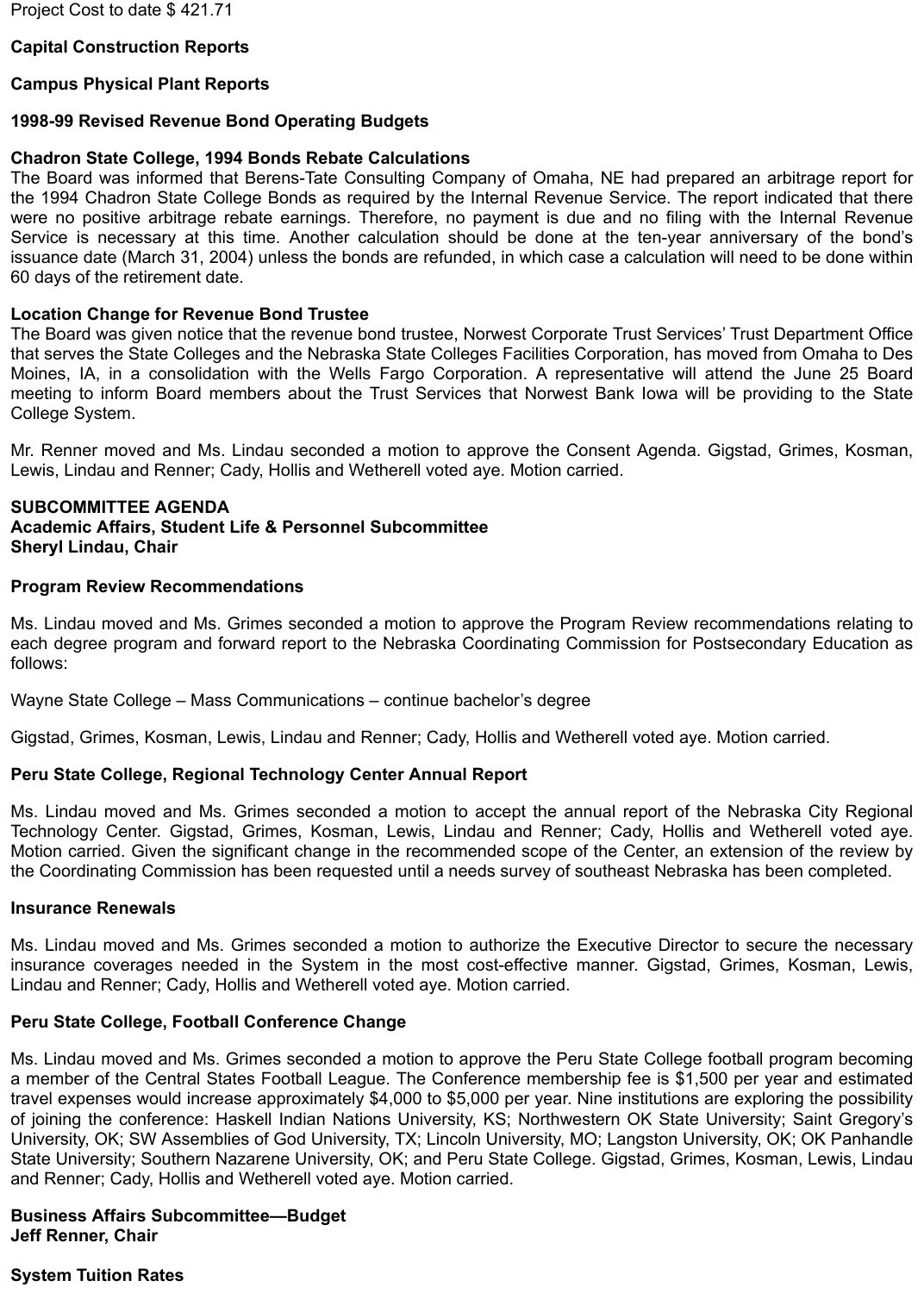Mr. Renner moved and Ms. Grimes seconded a motion to approve a tuition rate increase of 4.20% for 1999-00. Following input from the Presidents and discussion by Board members, Ms. Lindau moved and Mr. Lewis seconded a motion to amend the motion to reflect a 5.04% increase in 1999-00 tuition rates as follows:

| Undergraduate Resident       | \$62.50  |
|------------------------------|----------|
| <b>Graduate Resident</b>     | \$78.25  |
| Undergraduate Non-Resident   | \$125.00 |
| <b>Graduate Non-Resident</b> | \$156.50 |

In addition, the non-resident scholar's rate shall be identical to the undergraduate resident rate.

Board members also discussed drafting a resolution to reflect their philosophy on future tuition increases. More discussion will take place at the June Board meeting. Gigstad, Grimes, Lewis, Lindau and Renner; Hollis and Wetherell voted aye. Kosman and Cady voted nay. Motion to amend carried. On the motion to approve a tuition rate increase of 5.04% for 1999-00, Gigstad, Grimes, Lewis, Lindau and Renner; Hollis and Wetherell voted aye. Kosman and Cady voted nay. Amended motion carried.

#### **System Capital Construction Fee**

Mr. Renner moved and Ms. Grimes seconded a motion to approve the 1999-00 Capital Improvement Facilities Fee of \$3.00 per credit hour at each of the State Colleges, to be assessed beginning with the Fall semester, 1999. The proceeds of such fees are to be used for construction, renovation and repair projects at the three State Colleges, as approved by the Board, excluding projects authorized by the Revenue Bond program. At the end of each semester or summer term drop-and-add period, the proceeds will be transferred to the System Office for deposit into the Facilities Fee Trust Fund established for that purpose. Gigstad, Grimes, Kosman, Lewis, Lindau and Renner; Cady, Hollis and Wetherell voted aye. Motion carried.

#### **Campus Fee Recommendations**

Mr. Renner moved and Ms. Grimes seconded a motion to approve the fee schedules for 1999-00 as submitted by the State Colleges. Mr. Wetherell raised some questions about the proposed Student Activities Fee at Wayne State College. Gigstad, Grimes, Kosman, Lewis, Lindau and Renner; Hollis voted aye. Cady and Wetherell voted nay. Motion carried.

|                                   | <b>Chadron State</b>                  | Peru State                           | Wayne State                             |
|-----------------------------------|---------------------------------------|--------------------------------------|-----------------------------------------|
| <b>System Fees:</b>               |                                       |                                      |                                         |
| Admission/Matriculation           | \$15.00                               | \$10.00                              | \$10.00                                 |
| Degree Fee                        | 20.00                                 | 20.00/35.00                          | 25.00/45.00                             |
| Health Fee (per semester)         | 20.00                                 | 17.00                                | 1.50/HR (max \$18)                      |
| Late Registration                 | 10.00                                 | 10.00                                | 10.00                                   |
| Late Payment/Tuition              | % of tuition                          | % of tuition                         | % of tuition                            |
| <b>Placement Fee</b>              | 30.00                                 | 4.00                                 | 25.00                                   |
| <b>Transcript Fee</b>             | 3.00                                  | 4.00                                 | 3.00                                    |
| Facilities Improvement Fee        | 3.00/HR                               | 3.00/HR                              | 3.00/HR                                 |
| Campus Fees:                      |                                       |                                      |                                         |
| <b>Facilities Fee:</b>            |                                       |                                      |                                         |
| $(1-11$ HRS)                      | 6.00/HR                               | 5.00/HR                              | 8.00/HR                                 |
| $(12+HRS)$                        | 6.00/HR                               | 60.00                                | 96.00                                   |
| Off-Campus Service Fee (per hour) | 5.00                                  | 13.00                                | 10.00                                   |
| <b>Parking Permits</b>            | 20.00                                 | 20.00                                | 15.00                                   |
| <b>Parking Penalty</b>            | 10.00-30.00                           | 5.00-30.00                           | 10.00-30.00                             |
| Student Activity Fee (per sem)    | 2.00/HR (1-10 hrs)<br>24.00 (11+ hrs) | 10.00 (1-6 hrs)<br>$22.00(7 + hrs)$  | 2.25/HR (1-11 hrs)<br>27.00 (12+ hrs)   |
| Event Fee (per semester)          | 15.00 (1-6 hrs)<br>15.00 (7+ hrs)     | $8.00(1-6)$ hrs)<br>$16.00(7 + hrs)$ | 1.00/HR (1-11 hrs)<br>$12.00(12 + hrs)$ |
| Other Fees:                       |                                       |                                      |                                         |
| <b>IDL</b> Fee                    | 20.00/HR                              |                                      |                                         |
| Deferment Penalty Fee             |                                       | 20.00                                |                                         |
| <b>Computer Lab Fee</b>           |                                       | 8.00 (1-6 hrs)<br>16.00 (7+ hrs)     |                                         |

### **System Salary Policy**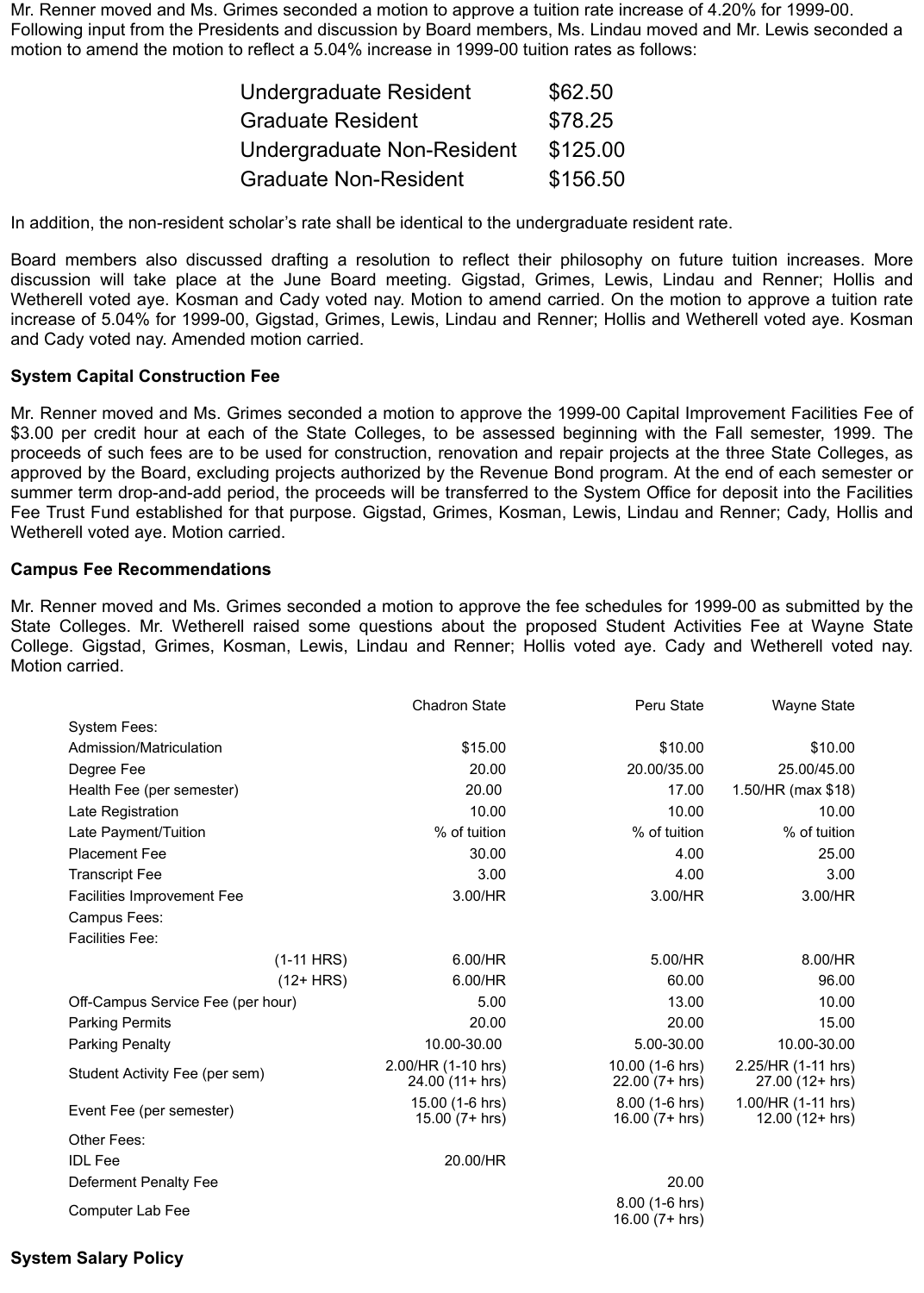Mr. Renner moved and Ms. Grimes seconded a motion to approve the 1999-00 Salary Policy as follows:

Faculty (SCEA): As per collective bargaining agreement (3.5% across the board for all bargaining unit members with satisfactory performance).

Unionized Professional Staff (NSCPA): As per collective bargaining agreement (3.0% across the board to all bargaining unit members with satisfactory or better performance).

Unionized Support Staff (NAPE): As per collective bargaining agreement (3.25% across the board to all bargaining unit members with satisfactory or better performance).

Other Professional Staff: Each campus and the System Office is authorized to provide salary increases equal to 3.25% of its 1998-99 salary base for this specific group of employees, with the increases provided to all employees with a satisfactory performance rating.

Other Support Staff: Each campus and the System Office is authorized to provide salary increases equal to 3.25% of its 1998-99 salary base for this specific group of employees, with the increases provided to all employees with a satisfactory performance rating.

Gigstad, Grimes, Kosman, Lewis, Lindau and Renner; Cady, Hollis and Wetherell voted aye. Motion carried.

### **Status of Budget Request Recommendations**

Dr. Krause reported that the Appropriations Committee is recommending a 9.2% General Fund increase for the State College System for the 1999-2001 biennium. Included are funds for salary and health insurance increases, a 1% increase for operations, LB 1100 depreciation charges, instructional technology equipment, a one-half FTE Facilities Management position in the System Office, operational costs for Miller Hall re-opening and an assumed 4% increase in tuition. The Legislature has submitted the budget recommendations to the Governor for his signature.

#### **Business Affairs Subcommittee--Physical Plant Fran Grimes, Chair**

Ms. Grimes moved and Mr. Renner seconded a motion to approve the following change orders provided by the Chadron State College:

Location on Campus: Campus wide and Miller Hall No. and Description: #1—installation of fiber optic cable Change Order Amount: \$19,594 Fund Source: Contingency Maintenance and Miller Hall Allocation Contractor: Kooi Communication

Location on Campus: Crites Hall No. and Description: #1—add alternate 1 (panel boards and wiring devices) Change Order Amount; \$12,520 Fund Source; Contingency Maintenance Contractor: Snell Services

Gigstad, Grimes, Kosman, Lewis, Lindau and Renner; Cady, Hollis and Wetherell voted aye. Motion carried.

# **Approval of LB 1100 Project Program Statements**

Ms. Grimes moved and Mr. Renner seconded a motion to approve the LB 1100 Project Program Statements for Chadron State College's Memorial Hall Renovation and Administration Building Renovation; Peru State College's Physical Plant Renovation, Library Renovation and Old Gym Renovation; and Wayne State College's Memorial Stadium Renovation. Gigstad, Grimes, Kosman, Lewis, Lindau and Renner; Cady, Hollis and Wetherell voted aye. Motion carried. It was noted that System Office staff would continue to collect questions and comments from persons reviewing the documents at the Board's request and oversee the preparation of responses to these questions.

### **Selection of LB 1100 Funded Capital Projects**

Ms. Grimes moved and Mr. Renner seconded a motion to approve the following capital construction projects be designated to receive funds from the LB 1100 bond proceeds when they are issued:

Chadron State College -- Memorial Hall Renovation and portions of Administration Building project

Peru State College – Campus Services Building (Physical Plant Renovation/Addition)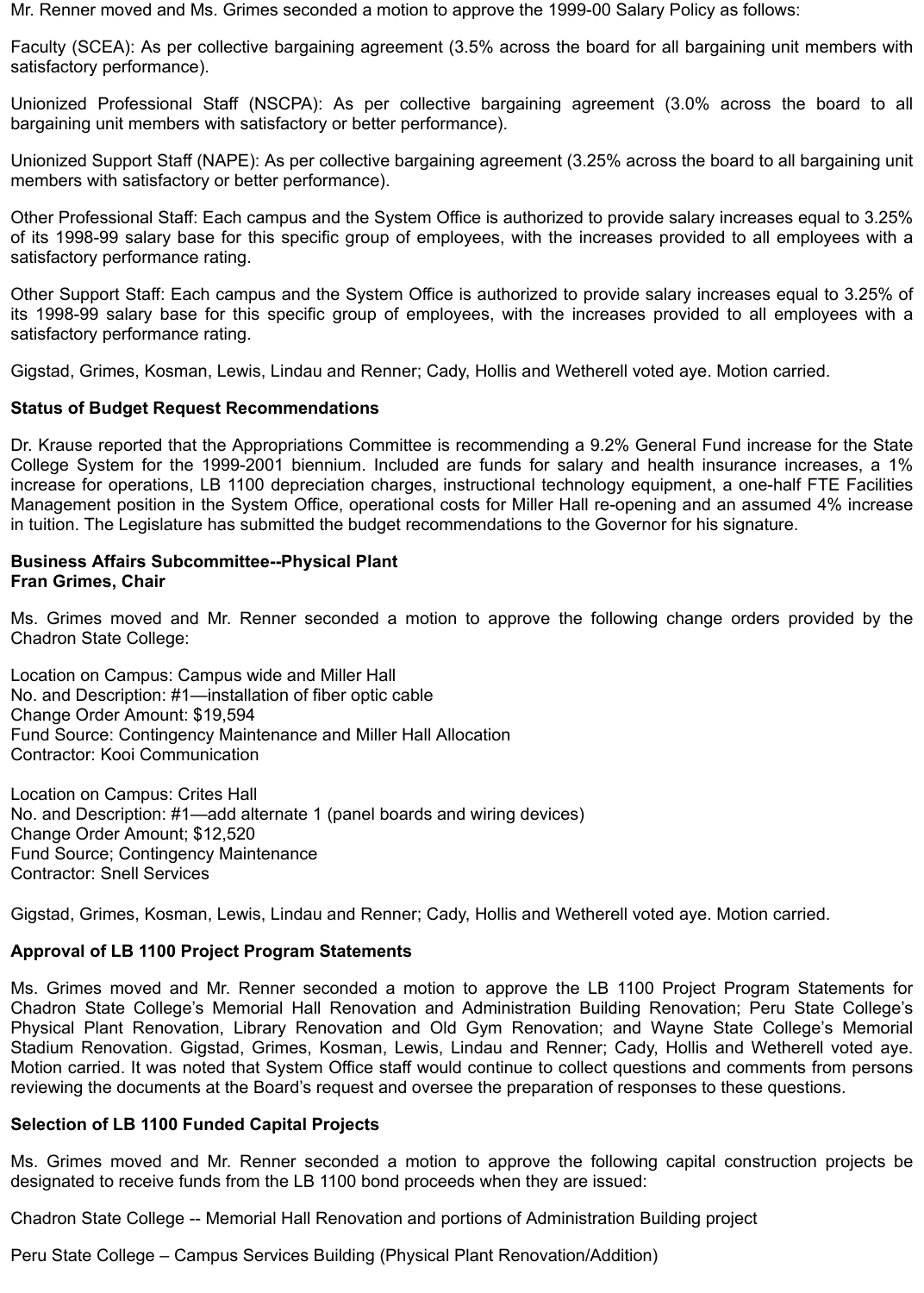Wayne State College – Ramsey Theatre Renovation, Broadcast Studio Relocation, Air Condition Classrooms in Rice Auditorium, Telecommunications Classrooms, Hahn Administration (minor renovations / ADA corrections), Fire and Life Safety projects identified by Fire Marshal inspections

Gigstad, Grimes, Kosman, Lewis, Lindau and Renner; Hollis and Wetherell voted aye. Cady voted nay. Motion carried.

### **Status of Capital Construction Budget Requests**

Information was provided to the Board on the status of the capital construction budget requests.

### **Chadron State College, Maintenance Building Program Statement**

Representatives of Bahr Vermeer & Haecker Architects presented the Chadron State College Maintenance Building Program Statement to the Board and reviewed some key components. Ms. Grimes moved and Mr. Renner seconded a motion to accept the Chadron State College Maintenance Building Program Statement. Gigstad, Grimes, Lewis, Lindau and Renner; Cady, Hollis and Wetherell voted aye. Kosman was absent for the vote. Motion carried.

### **Chadron State College, Miller Hall Furnishings**

Ms. Grimes moved and Mr. Renner seconded a motion to approve the Chadron State College furnishings list from Krueger International and to order furnishings for Miller Hall in the amount of \$129,695.13. Gigstad, Grimes, Lewis, Lindau and Renner; Cady, Hollis and Wetherell voted aye. Kosman was absent for the vote. Motion carried.

### **Peru State College, Disposal of Surplus Property: Greenhouse**

Ms. Grimes moved and Mr. Renner seconded a motion to authorize the System Office to complete the required statutory procedures to declare the Greenhouse (Building #69) at Peru State College as unusable and surplus property, and to transfer ownership of the structure to the Department of Administrative Services for disposal. Gigstad, Grimes, Lewis, Lindau and Renner; Cady, Hollis and Wetherell voted aye. Kosman was absent for the vote. Motion carried.

### **Peru State College, Disposal of Surplus Property: Alumni Center**

Ms. Grimes moved and Mr. Renner seconded a motion to authorize the System Office to complete the required statutory procedures to declare the Alumni Center (Building #82) at Peru State College as unusable and surplus property, and to transfer ownership of the structure to the Department of Administrative Services for disposal. Gigstad, Grimes, Lewis, Lindau and Renner; Cady, Hollis and Wetherell voted aye. Kosman was absent for the vote. Motion carried.

### **INFORMATION ITEMS**

# **Executive Director, Presidents' and Student Trustees' Reports**

Due to the length of the meeting and the Teaching Excellence Award Luncheon, the Board dispensed with the reports from the Executive Director, Presidents and Student Trustees.

# **Appointment of Nominating Committee**

Dr. Gigstad appointed Ms. Lindau, Ms. Grimes and Mr. Lewis to serve on the Nominating Committee and report back to the Board at the June 25 meeting.

# **2000 Meeting Schedule**

The following dates were approved for 2000:

| January 21      | Friday             | Lincoln                      |
|-----------------|--------------------|------------------------------|
| March 3         | Friday             | Lincoln                      |
| April 12-13     | Wednesday/Thursday | Peru State College           |
| May 19          | Friday             | Lincoln                      |
| June 30         | Friday             | Location undetermined        |
| August 11       | Friday             | Lincoln                      |
| September 20-21 | Wednesday/Thursday | <b>Chadron State College</b> |
| November 1-2    | Wednesday/Thursday | <b>Wayne State College</b>   |